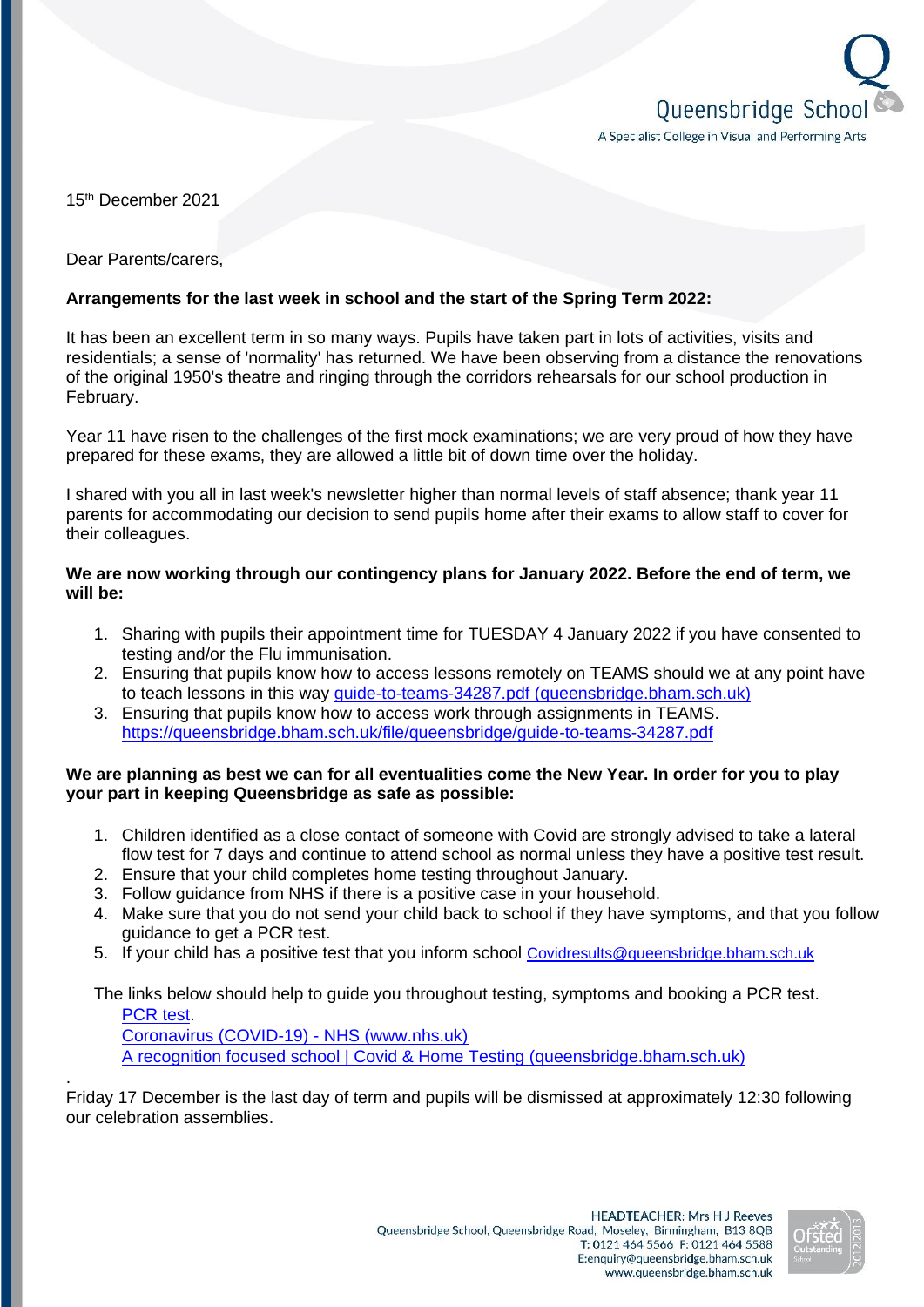**Tuesday 4 th January 2022 –** Lateral Flow Test and/or Flu Vaccination (refer to table)

# **Wednesday 5th January 2022 - All pupils return to school.**

If you have not already done so, please complete NHS Test & Trace consent form <https://forms.gle/Wpy167WNYmnd64Sd6> and submit with the consent statement (one per pupil/student).

### **Lateral Flow Test and /or Flu Vaccination and return to school – 4 th January 2022**

Pupils should attend at the allocated time stated below as per their year group. Pupils should attend school via the pedestrian gate on Queensbridge Road. Staff will be out and visible to help guide you. Once your child has done their LFT they will be directed to the upper gym for their consented flu vaccination then return home. Please note: NHS Staff administer the Flu Vaccination.

| Tuesday 4 <sup>th</sup> January 2022 |  |  |  |
|--------------------------------------|--|--|--|
|--------------------------------------|--|--|--|

| Year group | If you have consented for<br>your child to have:<br>*Covid testing plus Flu<br>vaccine<br>Or<br>*Just the Flu vaccine<br>Arrive prompt at: | If you have consented for your<br>child to have the Covid test and<br>they are not having the flu<br>vaccine.<br>Arrive prompt at: |
|------------|--------------------------------------------------------------------------------------------------------------------------------------------|------------------------------------------------------------------------------------------------------------------------------------|
| Year 7     | 08.30am                                                                                                                                    | 11.15am                                                                                                                            |
| Year 8     | 09.00am                                                                                                                                    | 11.45am                                                                                                                            |
| Year 9     | 09.30am                                                                                                                                    | 12.15pm                                                                                                                            |
| Year 10    | 10.00am                                                                                                                                    | 1.30pm Surname A to I<br>1.45pm Surname J to Z                                                                                     |
| Year 11    | 10.30am                                                                                                                                    | 2.30pm Surname A to J<br>2.45pm Surname K to Z                                                                                     |

*Note: You child must arrive promptly for their covid test and/or flu vaccination, no uniform required and pupils will be asked to leave site once their test is completed and return home promptly. If you choose not to consent to Covid Test and/or Flu Vaccination your child's first day will be Wednesday 5th January 2022.*

At Queensbridge School, we are taking a number of measures to help prevent the spread of Coronavirus, including:

- All pupils and staff to wear masks in communal areas;
- Encouraging all staff and pupils to test regularly, twice weekly to minimise the risk to each other;
- Ensuring our staff and children practice good hygiene:
- Making sure our spaces are well ventilated; and;
- Book a [PCR test](https://www.gov.uk/get-coronavirus-test) should they develop symptoms of the virus.

Please contact the school nurse our COVID Coordinator, if you have any questions or concerns about home testing.

If your child has, symptoms please book a PCR test, and inform school of any positive results. School does not contact trace any longer but does report all positive cases to inform our monitoring of transmission.

### **FREE SCHOOL MEALS ELIGIBILITY**